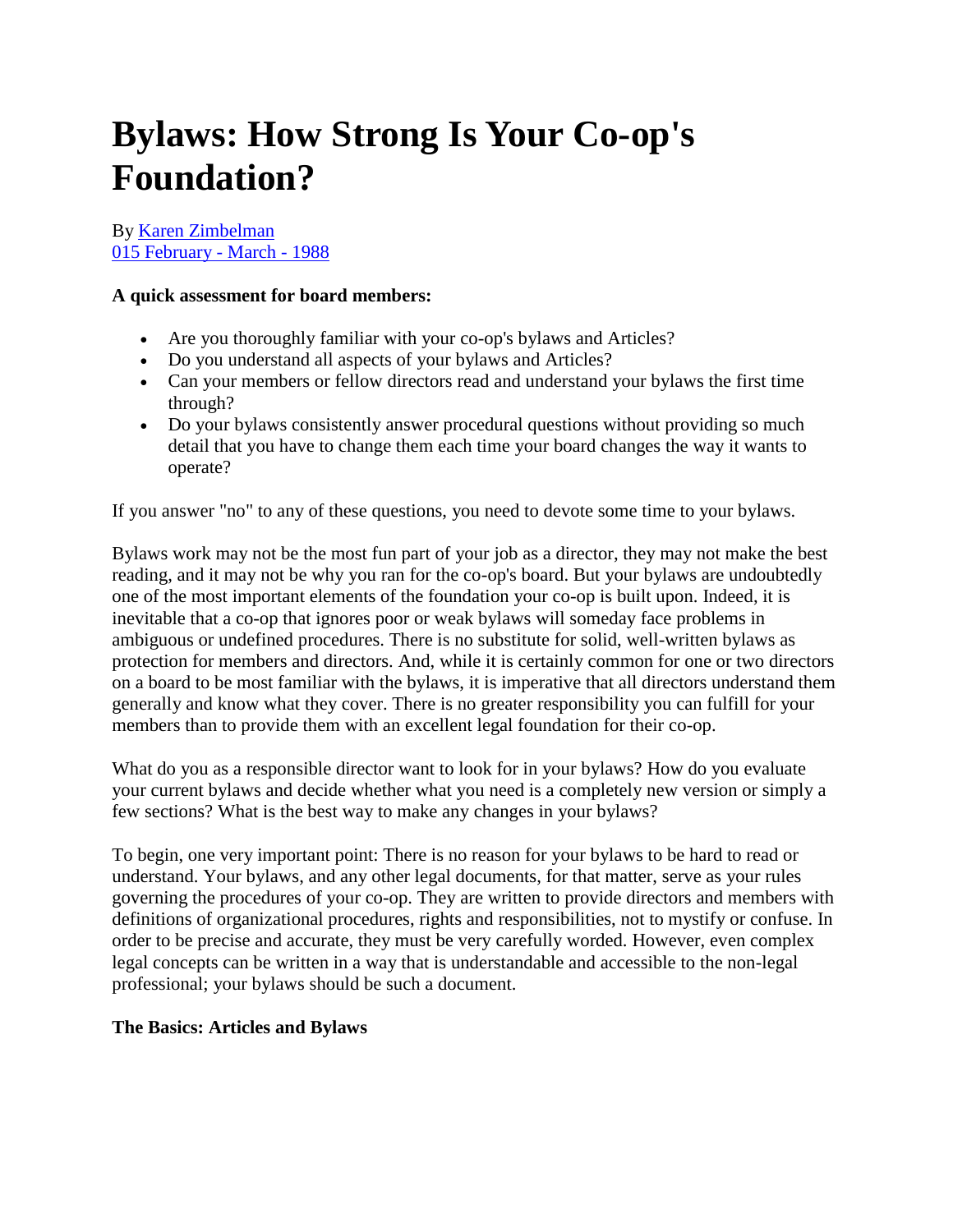Let's propose a few definitions and points about the legal structure of corporations. Bylaws are not the only element of your legal foundation; they follow another important document -- your Articles of Incorporation. Simplifying matters somewhat, it works like this:

A group of people decides to organize a co~op and determines that it would be best to have the organization incorporated. In most states, they may choose among various types of corporate statutes -- general business, non-profit (not necessarily tax-exempt), or cooperative; sometimes separate statutes exist for consumer, farmer, worker or housing co-ops. However, certain characteristics -- such as the use of the word cooperative or distribution of patronage refunds - may require the use of an appropriate cooperative statute.

Essentially, the Articles of Incorporation serve two basic functions: 1) to provide certain basic information required by the state (corporate name, purposes, registered agent, ownership, etc.), and 2) to provide other information as to how the organization will comply with the statute of incorporation. In the first case, it is fair to say that your Articles should serve only to define how your co-op will meet the requirements of the state statute. In the second case, the co-op will often have the opportunity to choose among various policies or procedures authorized by the statute (such as whether the co-op will require a majority or two-thirds vote to make a change in its Articles) or even to authorize some provisions about which the statute is silent. Not to be overlooked are various provisions which, although not required to be included in the Articles, may be helpful in minimizing potential legal problems -- in tax and securities law, for example. Obviously, this is an area requiring sophisticated legal services and where it is best to solicit the assistance of a lawyer familiar with co-ops. In general, articles should be relatively short and, again, even when dealing with complex topics, worded clearly enough for non-legal professionals to understand.

Next come the bylaws. Bylaws generally provide for more specific definition of terms, rights and responsibilities; however, they must not be too specific. In general, bylaws should define the basic rights and responsibilities members have in voting and capitalizing the co-op and the basic responsibilities of directors and management. Bylaws should be flexible enough to deal with changing business and market conditions and the general procedures that will be followed to make organizational decisions (not operational decisions). Bylaws should define the co-op's basic democratic structure and provide the general rules for the internal governance of the co-op, not codify specific decisions or policies.

The amount of overlap between your Articles and bylaws is largely up to you, but it is wise to repeat in your bylaws those items that you will want to refer to in the course of doing business. In this way, you won't have to refer to the statute, your Articles and your bylaws to make sure that all areas are covered but will be able to use your bylaws as your primary reference tool.

For instance, suppose that a statute requires 30 days written notice of the annual meeting to the members. A lawyer may recommend that this requirement need not be included in the Articles; you are already bound to it by the law. Technically, it would also not be necessary to include in your bylaws. However, since you know that this is an item you will want to refer to often, it would be advisable to repeat this item in your bylaws.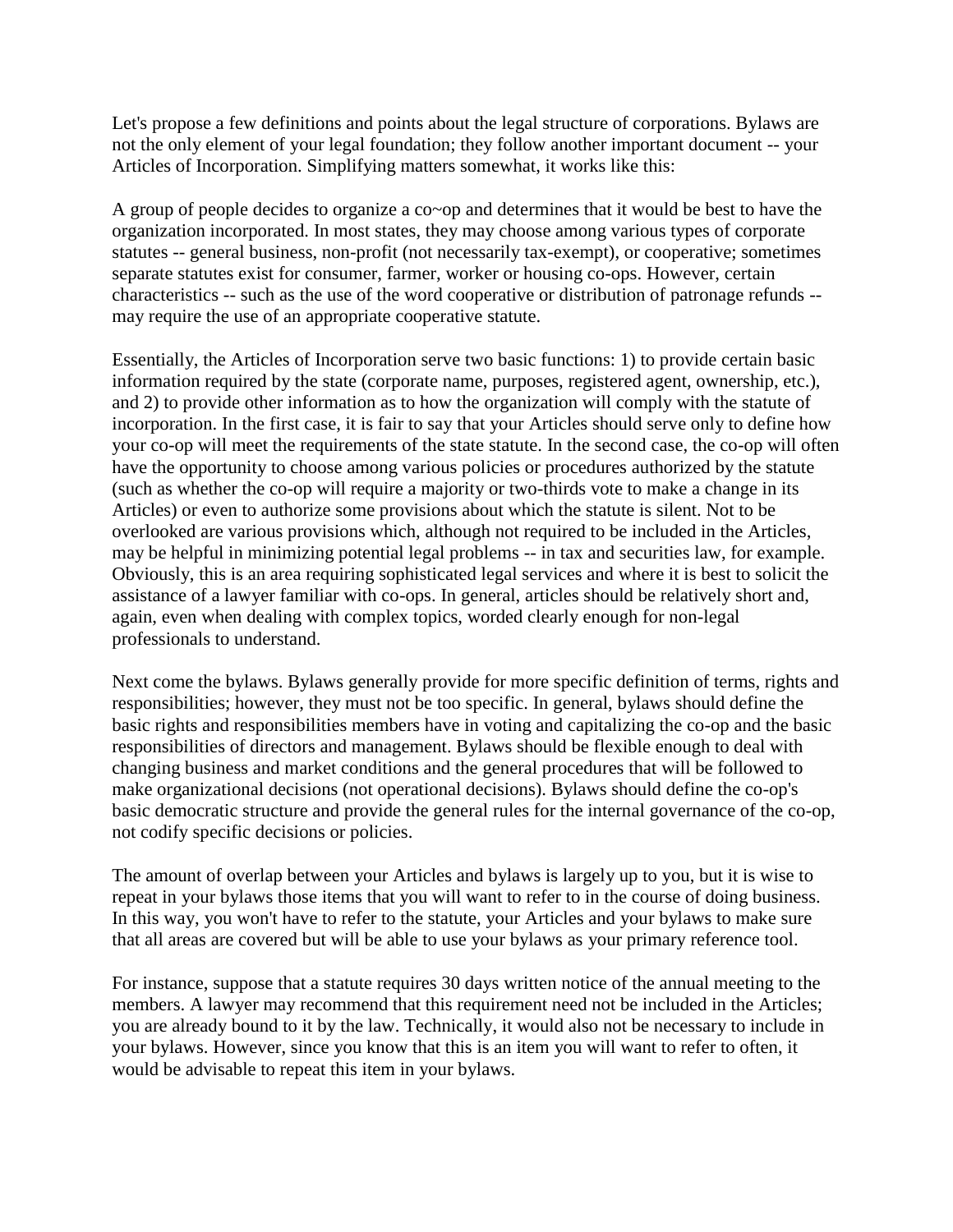Alternatively, you may decide that your co-op would like a more stringent or different requirement than the statute. (Be careful, it must be consistent with the statute). For example, if you want to require 45 days written notice for your annual meeting, your bylaws are the best place to add such a requirement. This way, if you decide to change this requirement, it won't be necessary to change your Articles of Incorporation, only your bylaws. In addition, note that a change in your Articles will require filing with the appropriate state office, while no such procedure and expense is required for changes in bylaws, which are completely internal to the coop.

In sum, the Articles serve to establish the corporation and document to the state how the co-op will conform with the particular statute of incorporation. Bylaws serve as a more procedural and more accessible reference to the legal standards that define how to conduct corporate business as well as rights, responsibilities and protections.

#### **The Good, the Bad, and the Ugly: Evaluating Your Bylaws**

How do you distinguish good bylaws from bad? First of all, you want to make sure they are structured in a logical fashion, that they define and address issues in a logical and clearly defined manner. For instance, you should be able to flip through your bylaws and easily find the section that will define the terms of directors or under what conditions members' capital will be refunded by the co-op. There should be no important definitions or concepts buried in a multi-sentence paragraph with a general heading; all major concepts and points should have a self-explanatory heading or sub-heading.

Secondly, your bylaws should be flexible; they should "stand the test of time" by providing solid legal parameters for your organization within which the board can select specific procedures. For instance, bylaws should state that the board will hold regular meetings and maybe even provide for a minimum number of days notice to hold a board meeting; but they should not be so detailed as to require how often the board will meet, or state that the board shall meet "on Tuesday evenings." Directors are elected to use their judgment in watching over the affairs of the co-op, not to meet a certain number of times; you as directors certainly don't want to be in violation of your bylaws because you elect to skip a meeting when there is no pressing business and the majority of directors will be on vacation. Striking the balance between an appropriate level of specificity and too much detail is, to some degree, a trick and is one of the reasons it is advisable to have outside help in reviewing bylaws for your co-op.

# **Recommended Structure for Co-op Bylaws**

**with recommendations and notes on content (in parentheses)**

# **1. ORGANIZATION**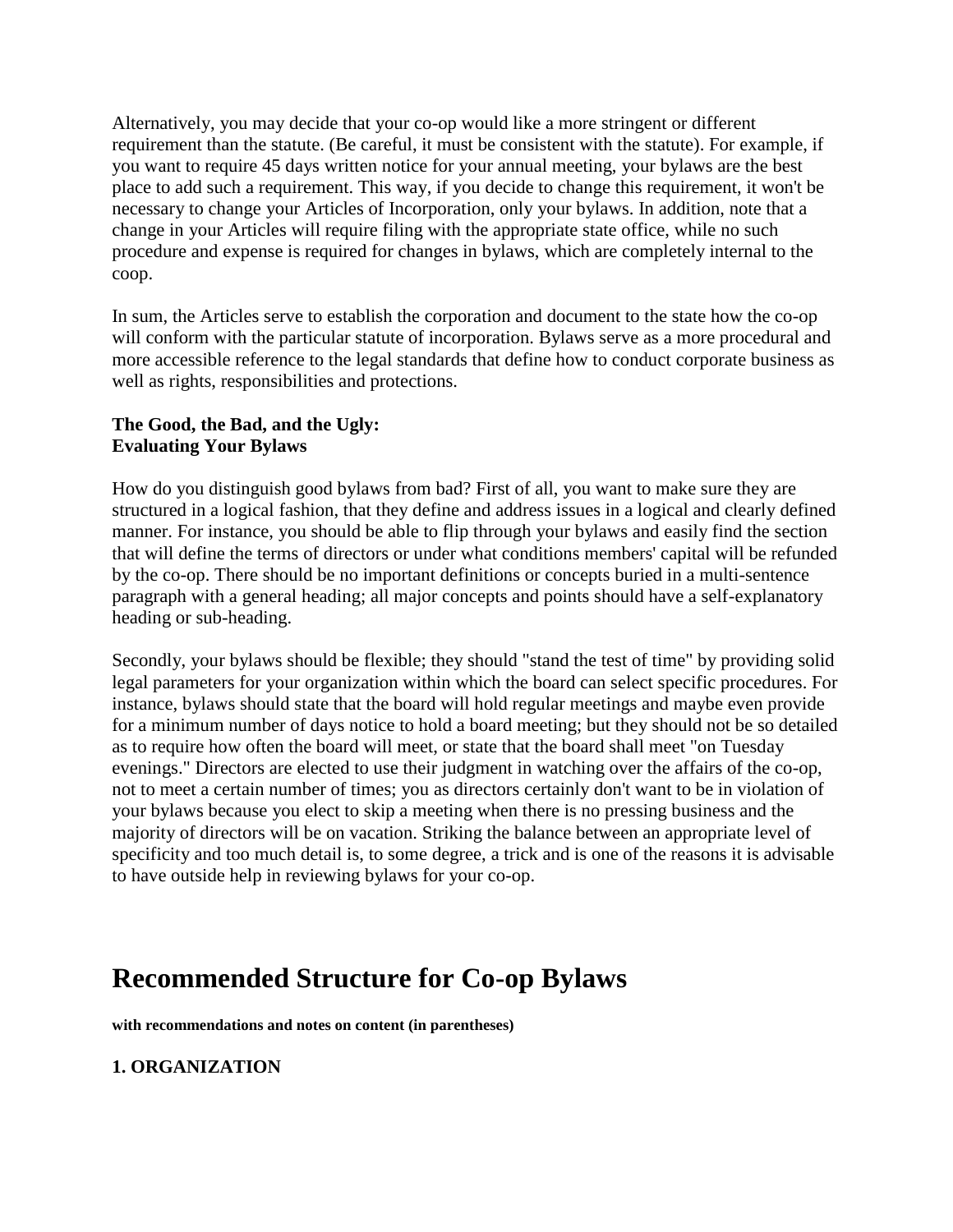- name of organization
- purpose of organization (no need to be same as "mission statement")
- duration ("perpetual")
- location of the principal office
- fiscal year (generally optional)

#### **II. MEMBERSHIP**

- admission and qualifications for membership (should say, at least, that membership is voluntary and open to those interested and not with interests adverse to the co-op)
- rights of members
- duties of members (e.g., notify co-op of change of address, provide capital needed to operate the co-op, etc.)
- transferability (co-op memberships should never be transferable)
- rights to information (establish rights, limits and procedures)
- termination (for "inactive" members -- not patronizing of voting; for "cause"; or voluntarily by member)

# **III. CAPITAL CONTRIBUTIONS**

- obligations (members are obliged to contribute to the capital needs of the business establishes the "ownership" of the company by members)
- how capital contributions are made, obligation of co-op to keep records
- certificates (if membership certificates will be issues)
- redemption -- how it will happen, terms for re-payment, board discretion, limits if less than par value (be sure that it is clear that membership shares cannot be redeemed at full value if they are impaired)

# **IV. DISTRIBUTION OF SURPLUS**

- obligation to allocate and distribute net savings, at discretion of the board of directors (otherwise, without this "pre-existing legal obligation," it may be difficult to obtain the tax advantage of making patronage refunds)
- method of allocation (proportionate to patronage)
- define "distributable net savings" (allow for board discretion to reduce for reasonable reserves to be retained by the co-op)
- distribution and notice -- what form, when (usually within 18 months and 15 days of the close of the fiscal year), portion payable in cash (minimum 20 percent)
- automatic consent and acceptance of tax liability by members when they cash their checks
- deferred patronage refunds (the 80 percent not paid in cash) -- how handled, how accessible to members

# **V. MEETINGS OF MEMBERS**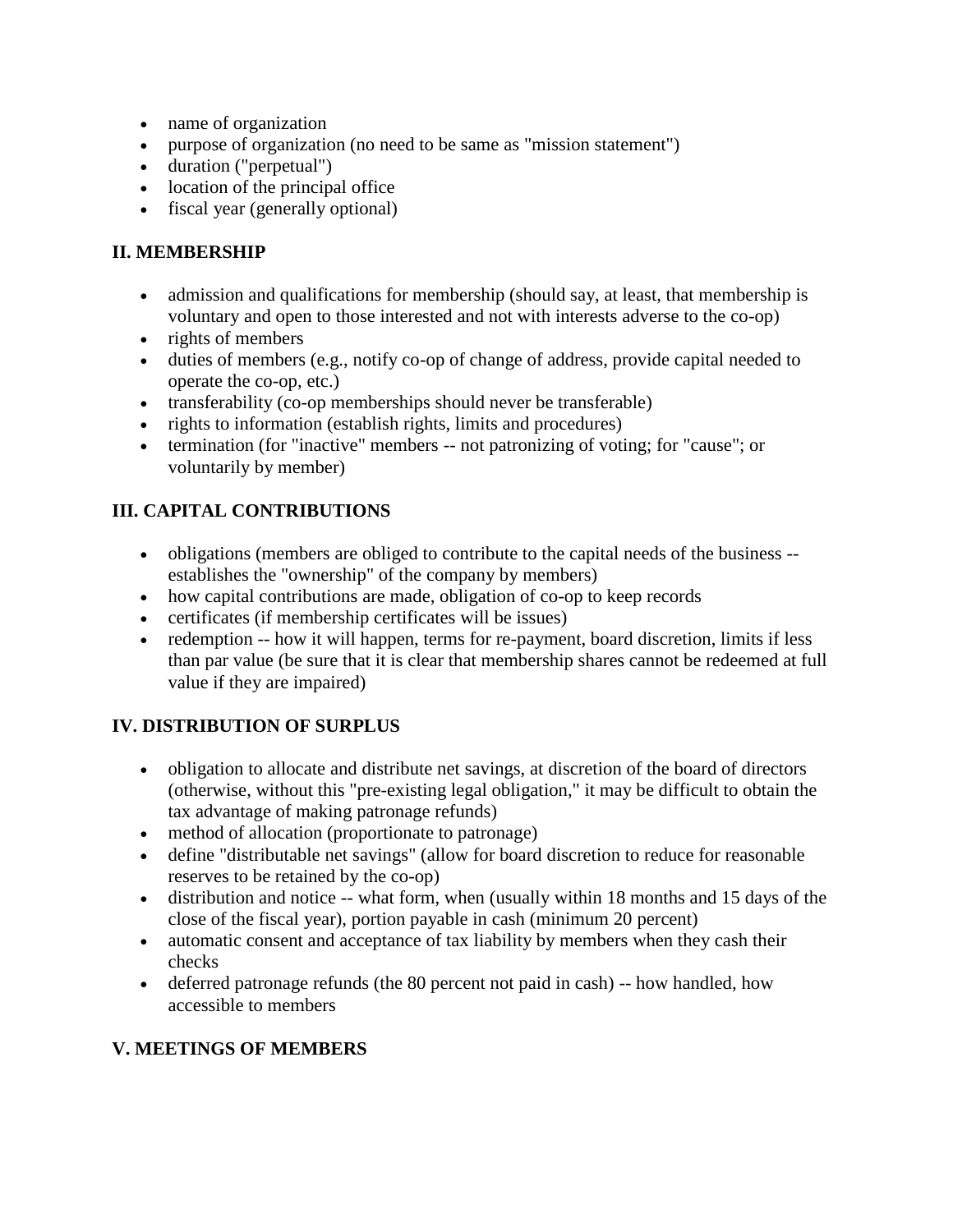- annual meeting -- purpose, when (e.g., "in the fall" or "within six months of the close of the fiscal year")
- notice of annual meeting (what type of notice, how distributed)
- special meetings -- procedure for calling, general purposes
- quorum for decision-making
- voting procedures (provide for mail ballots)
- proxy (should clearly state that there is no proxy voting)
- issues submitted by members -- how gotten on agenda

#### **VI. BOARD OF DIRECTORS**

- powers, number of seats (fixed number, not a range)
- qualifications (often missing -- should say "member in good standing," not associated with interests adverse to the co-op, define whether employees are eligible to be directors)
- nomination procedure (establish nominations committee and process)
- elections and terms (when terms begin, staggering of terms, length, elected "by majority vote")
- conflict of interest (duty to disclose)
- compensation (provide for reimbursement, whether directors can receive compensation for services in addition to role as director, and need to disclose such)
- removal (for cause or without cause)
- vacancies (who can fill vacancies, replacement in office until when)
- employee directors (also called "internal directors"; elections/nominations procedure if different, limits) -- optional

# **VII. MEETINGS OF THE BOARD**

- regular meetings (provide for regular, schedule meetings; perhaps establish need for advance notice for a board meeting; don't require meetings of a certain frequency or specific schedule)
- special meetings (how to call, who can call, etc.)
- quorum for board decision-making
- open and closed meetings (parameters for open and closed meetings)
- allowance for telephone conference calls ("where all directors can hear each other") -optional
- action without a meeting (procedure for taking action without a meeting)

# **VIII. OFFICERS AND COMMITTEES OF THE BOARD**

- establish officers (president, vice president, treasurer, secretary)
- duties of officers
- committees (especially necessary if giving committees any powers of the board between meetings; probably good establish audit and nominating committees)

# **IX. AGENTS BONDING AND INDEMNIFICATION**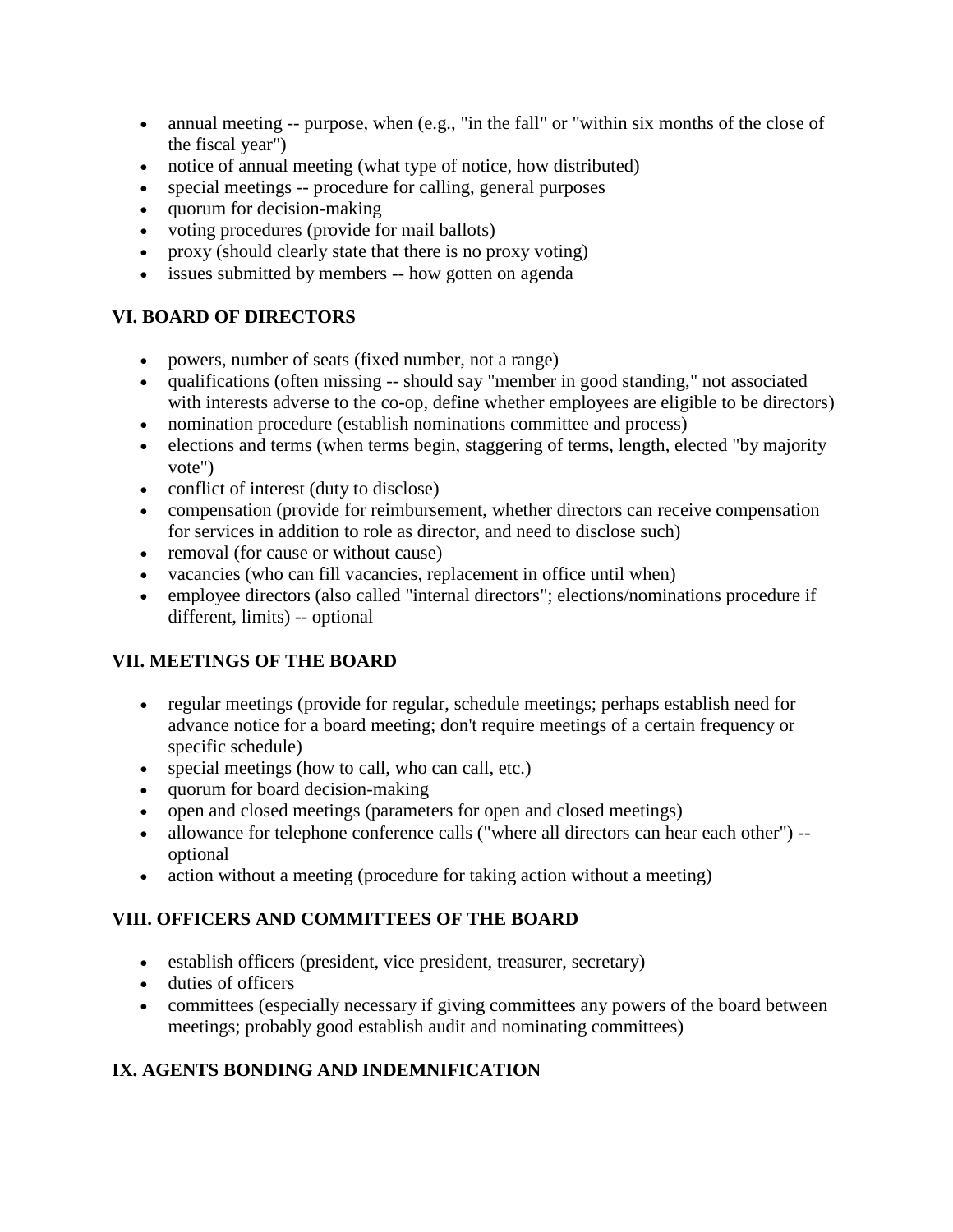- General Manager/Chief Executive Officer hired by board to manage affairs of the corporation
- bonding of officers, agents, etc.
- indemnification -- must be carefully worded to protect directors and co-op

#### **X. NOTICE AND WAIVER**

- notice (definition of what constitutes "notice," e.g., "shall be deemed delivered when deposited in the mail with first-class postage with names and addresses as they appear in the records of the co-op")
- waiver of notice (provision for waiver of notice by participating in voting or by attending meetings unless participating specifically to object that the meeting is not lawfully convened)

#### **XI. AMENDMENT**

• how changes will be made to the bylaws -- who can change, what percentage of votes necessary to make change

#### **XII. DISSOLUTION (optional)**

 provisions for distribution of assets upon dissoluton of company (generally repetitive of Articles)

Thirdly, your bylaws should cover all major topics necessary to ensure that the legal structure of the organization is clear, what the authority of the board is, how the finances of the corporation work, and what procedures will be followed in routine and special circumstances (voting, holding meetings, recalling a director, etc.). They should be comprehensive in their coverage so that they will give you a reliable, fair and democratic structure to use no matter what issue is presented before the co-op. At the same time, they should be concise enough to be comprehensible. There is no reason for your bylaws to be longer than 6-8 single-sided pages.

Finally, your bylaws should be prepared by -- or, in the case of a small co-op, at least reviewed by -- a legal professional, and should be in conformity with the state statute and your Articles of Incorporation. All too often, co-ops have bylaws that contradict their Articles because no one realized there were constraints on making changes or made sure the changes wouldn't conflict with the Articles. The statute and Articles should define the minimum standards; bylaws should, consistent with those standards, further define overall organizational procedure. Because your bylaws are binding and can have a profound effect on you as directors as well as the viability of the co-op, never consider a bylaw change that has not been written by a legal professional or, at the very least, been carefully and thoroughly reviewed by one. A good lawyer, one who is familiar with corporate law and the special legal framework that exists for co-ops, will be invaluable in providing you with expertise and advice on how to safely, accurately and legally structure your cooperative. This is not an area for self-education; don't try to do ft on your own!